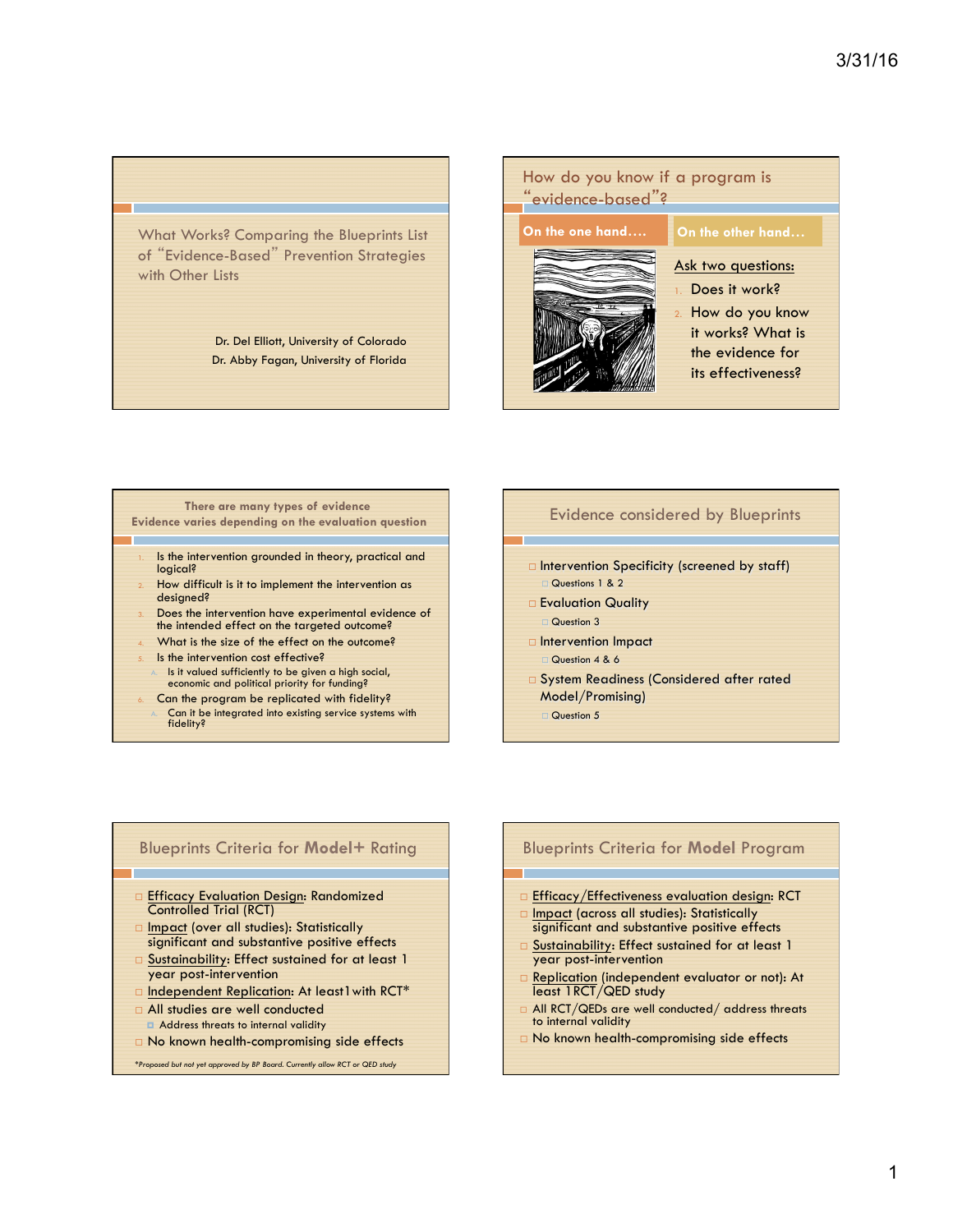# Blueprints Criteria for **Promising** Programs

- □ Efficacy/Effectiveness evaluation design: 1 RCT or 2 QEDs
	- ¤ Studies are well conducted/adequately address threats to internal validity
- $\Box$  Impact: Statistically significant and substantive positive effects (predominantly over all studies)
- □ Sustainability: Not required
- **E** Replication: Not required
- □ No known health-compromising side effects

#### Blueprint Review Process

- □ A Systematic Review Method<sup>\*</sup>
- ¤ Inclusive search for all studies: reduce potential selection bias
- ¤ Explicit eligibility criteria
- **E** Studies screened by these criteria
- **E** Review includes all screened studies
- **¤ Quantitative review: pre-established guidelines/rules**
- ¤ Meta-analysis when appropriate (3+ quality studies)
- **¤** Detailed write-up of review and decision

\*Campbell Collaboration, www.campbellcollaboration.org, Welsh and Farrington, 2006.

# Developmental Outcomes Considered by Blueprints

- □ Behavior -54
- $\Box$  Antisocial Behavior 47
- □ Positive Behavior 7
- ¨ Educational Skills and Attainment 19
- □ Emotional Well-Being 23
- □ Physical Health 6
- □ Positive Relationships 16

# Blueprint Database Fact Sheet

- Program Name and Description
- Developmental/Behavioral Outcomes
- □ Risk/Protective Factors Targeted
- □ Risk/Protective Factors Impacted
- □ Contact Information/Program Support
- □ Target Population
- Program Effectiveness (Effect Size)
- □ Operating Domain: Individual, Family, School, **Community**

## Blueprint Database Fact Sheet

#### □ Logic/Theory Model

- □ Program Costs:
	- ¤ Unit Cost, Start-up, Implementation, Fidelity Monitoring, Other, Budget Tool
- □ Cost Benefit/Return on Investment (when available): ¤ Net Unit Cost-Benefit, Benefits
- □ Funding: Overview, Financing Strategies
- □ Program Materials
- □ References

#### Evidence-Based Programs and Practices

# □ Evidence-based Programs:<br>□ Individual "brand name" interventions

q Explicit theoretical rationale & change model, targeted population, program manuals, training, TA, fidelity checklists Proven effective in a systematic review of their experimental evaluations (ideally with meta-analysis)  $Q$  e.g., LST, NFP, MST **Evidence-based Practices:** Generic intervention strategies or policies proven effective, on average, in a systematic review of the experimental evaluations of the group of programs using that generic strategy (meta-analysis) e.g., skills building, family therapy interventions, CBT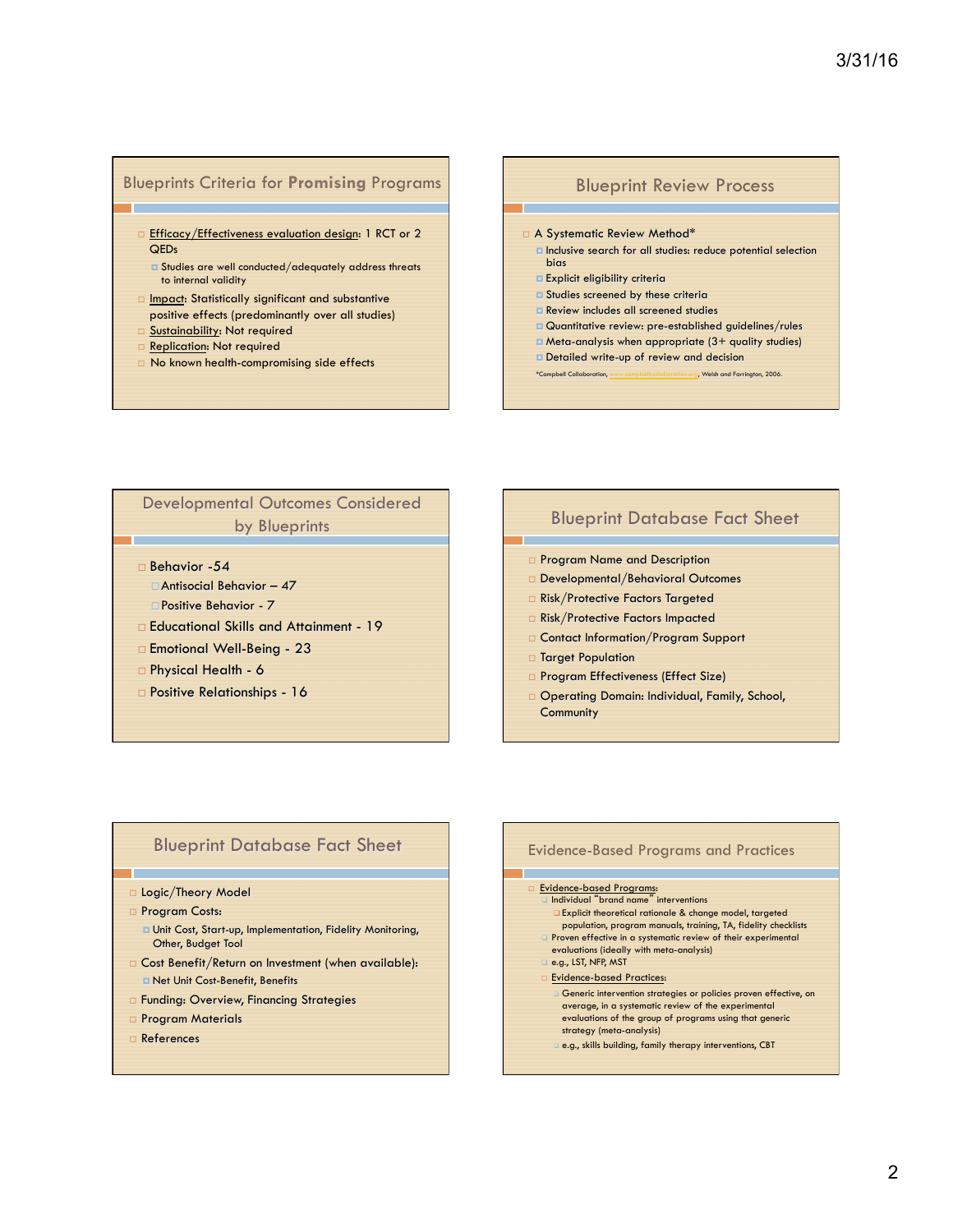#### Other "What Works" Lists

- ¤National Registry of Evidence-Based Programs and Practices (NREPP)
- ¤Office of Justice Programs *Crime Solutions* AND
- **¤Office of Juvenile Justice and Delinquency** Prevention *Model Programs Guide* (MPG)
- ¤Best Evidence Encyclopedia (BEE)
- ¤U.S. Department of Education What Works Clearinghouse (WWC)

#### Other "What Works" Lists

- ¤ The Centers for Disease Control *Community Guide*
- $\Box$  Examines physical and mental health, violence, and substance use/ abuse
- Goal: identify evidence-based practices and policies using meta analyses
- □ The Coalition for Evidence-based Policy (Top Tier) ¨ *Now managed by the Laura and John Arnold Foundation* 
	- $\Box$  Social programs affecting education, employment, and crime
- □ Goal: assist Congressional policy makers in decision-making and spending

#### National Registry of Evidence-Based Programs and Practices (NREPP): http://www.nrepp.samhsa.gov/01\_landing.aspx

- **Outcomes of Interest:** Mental health and substance use/abuse
- ¨ **Types**: Programs and Practices
- ¨ **Rating System:** rates 'Quality of Research' and 'Readiness for dissemination' on 0-4 scale ¨ **Criteria**
	- Type of evaluation design: 1 RCT or QED; must have comparison group and pre/post tests Ouality of Research: rated 0-4 on: validity and reliability of measures, appropriate analysis, low attrition and missing data, attention to confounding variables, implementation fidelity
	- ¤ Readiness to Disseminate: **Used to be required** (now gives priority to these programs) **n** Rated 0-4 on availability of materials, training and technical assistance, and quality
	- **assurance tools**<br>**<u>¤ Replication</u>: Not required**
	- Sustainability: Not required
	-
- **Strengths:** comprehensive, provides many details about programs, including costs and implementation
- **Weaknesses:** does not recommend or discourage particular programs; difficult to interpret scoring system; not updated with new (or negative) findings
	-

#### Office of Justice Programs - Crime Solutions.Gov http://www.crimesolutions

- ¨ **Outcomes of Interest**: Crime, delinquency, victimization, corrections, courts, police
- **Types: Programs and Practices**
- **Rating System: Effective, Promising, No Effects**
- ¨ **Criteria**
- □ Type of evaluation design: 1RCT or QED (with a comparison group) **n** Rates studies on sample size, reliable and valid measures, follow-up period, considers confounding variables, good implementation fidelity, size of effects **Effective Programs have more rigorous study designs than Promising Programs;** neither category can show evidence of harm
- **E** Readiness to Disseminate: Not required
- **E** Replication: Not required
- Sustainability: Not required
- Strengths: comprehensive, specific rating criteria, user-friendly website, updated, identifies tive interventions
- ¨ **Weaknesses**: less rigorous criteria; no requirement of readiness to disseminate

#### Best Evidence Encyclopedia (BEE) http://www.bestevidence.org/

- ¨ **Outcomes of Interest**: Educational: reading, math, school-wide reform
- **Types: Programs and practices**
- ¨ **Criteria/Ratings system**: based on meta-analyses
- ¤ **Strong Evidence**: at least 2 studies, 1large RCT or QED and one other RCT or QED with total sample size of >500 students and effect size of >0.20
- ¤ **Moderate Evidence**: at least 2 large RCT or QED or multiple smaller studies with a total sample size of >500 students and effect size of >0.20
- ¤ **Limited Evidence/Modest Effects**: same as above with effect size between 0.10 and 0.19
- **E** Replication: Not required
- <u>Sustainability:</u> Not required; program duration must be >12 weeks
- Strengths: regularly updated
- ¨ **Weaknesses:** limited information about each program, can't search website

#### U.S. Dept. of Education – What Works Clearinghouse http://ies.ed.gov/ncee/wwc/findwhatworks.asp:

- **Outcomes of Interest:** Education: academic achievement, school drop out
- ¨ **Types**: Programs and Practices
- ¨ **Criteria**
- ¤ **Meets Evidence:** 1 RCT with low (<50%) and non-differential attrition and participant equivalence at baseline
- ¤ **Meets with Reservations**: at least one QED (with a comparison group) or less well
- with reservations: at least one acceptance at baseline
- **¤ Does not Meet Standards:** high attrition, groups not equivalent at baseline, measures were not valid or reliable, confounding factors not controlled
- **Effectiveness (based on outcomes)**: positive, potentially positive, mixed, no discernible effects, potentially negative, or negative **Replication:** not required
- **Sustainability:** not required
- 
- ¨ **Strengths**: updated, good search tools, many program details, identifies harmful programs ■ **Weaknesses** – no replication or sustained effects required; website not very user friendly;<br>rating system difficult to understand